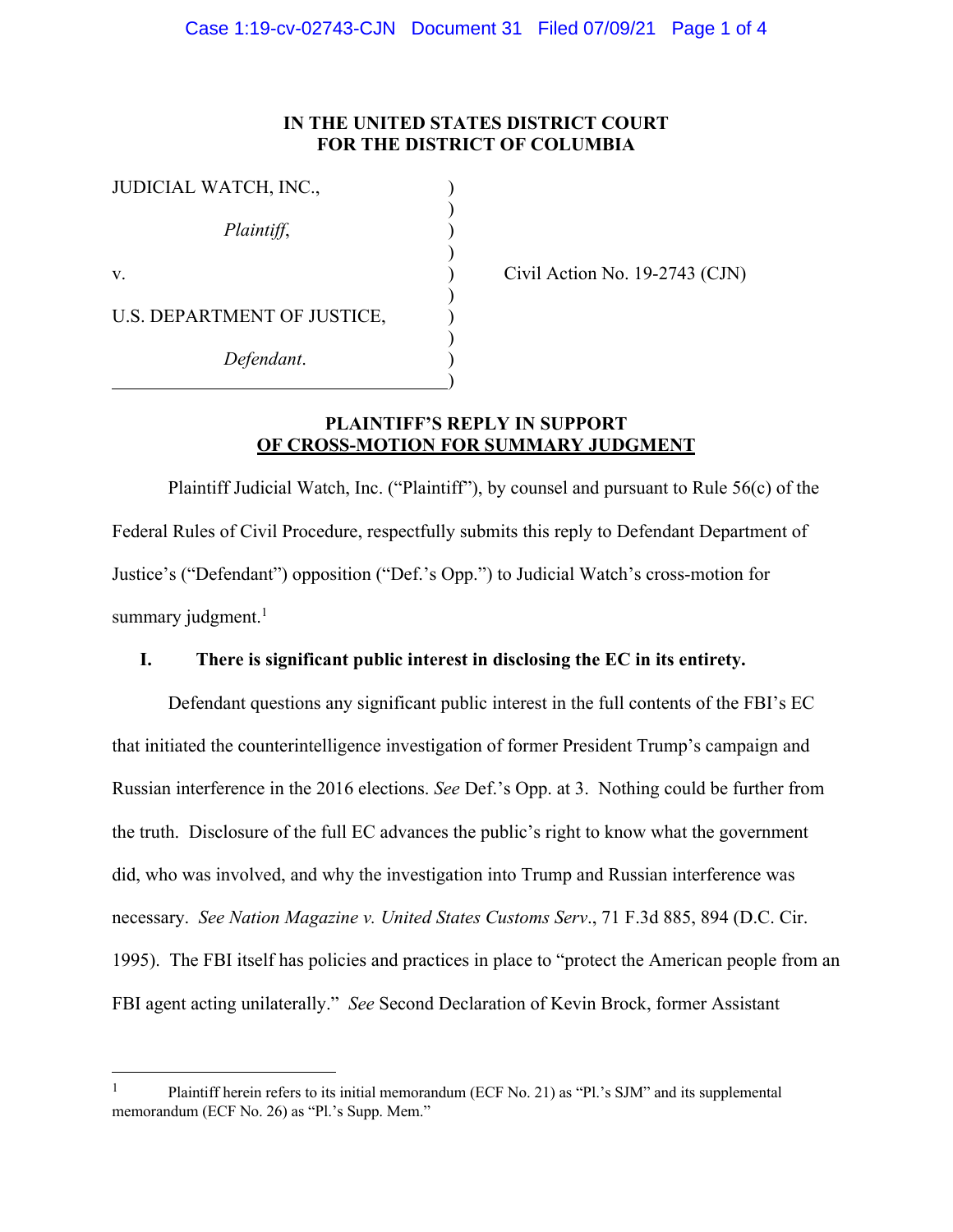#### Case 1:19-cv-02743-CJN Document 31 Filed 07/09/21 Page 2 of 4

Director of the Directorate of Intelligence for the Federal Bureau of Investigation ("Second Brock Decl.") ¶ 7, *attached hereto as Ex. 1*:

- "The FBI is required to create an opening document usually in the form of an Electronic Communication ("EC") prior to investigating anyone, particularly a U.S. person (USPER) or entity." *Id.* ¶ 2.
- "An EC initiating an investigation must include the targeted individual has, is, or is about to commit a crime or is acting on behalf of a foreign power, in order to justify opening an investigation pursuant to FBI practice and procedure and the Attorney General Guidelines." *Id.* ¶ 4.

Full release of the document advances the public's right to know what the government did, who was involved, and why the investigation into Trump and Russian interference was necessary. *See Nation Magazine v. United States Customs Serv*., 71 F.3d 885, 894 (D.C. Cir. 1995).

Here, the released record appears to say a single FBI agent initiated a criminal FARA investigation of unidentified members of the Trump presidential campaign. *See* Second Brock Decl. ¶ 6. "It was created by Peter Strzok, approved by Peter Strzok, and sent from Peter Strzok to Peter Strzok. This is not usual procedure." *Id*. In fact, "FBI policy prohibits an agent from initiating and approving his or her own case. Such action violates FBI oversight protocols put in place to protect the American people from an FBI agent acting unilaterally." *Id*. ¶ 7.

The Crossfire Hurricane case was opened as a FARA investigation. As a FARA case, "the EC initiating the Crossfire Hurricane investigation should have included a list of facts articulating reasonable suspicion that individuals associated with a U.S. presidential campaign had been engaged by the Russian government to act on that government's behalf." *Id*. ¶ 8.

2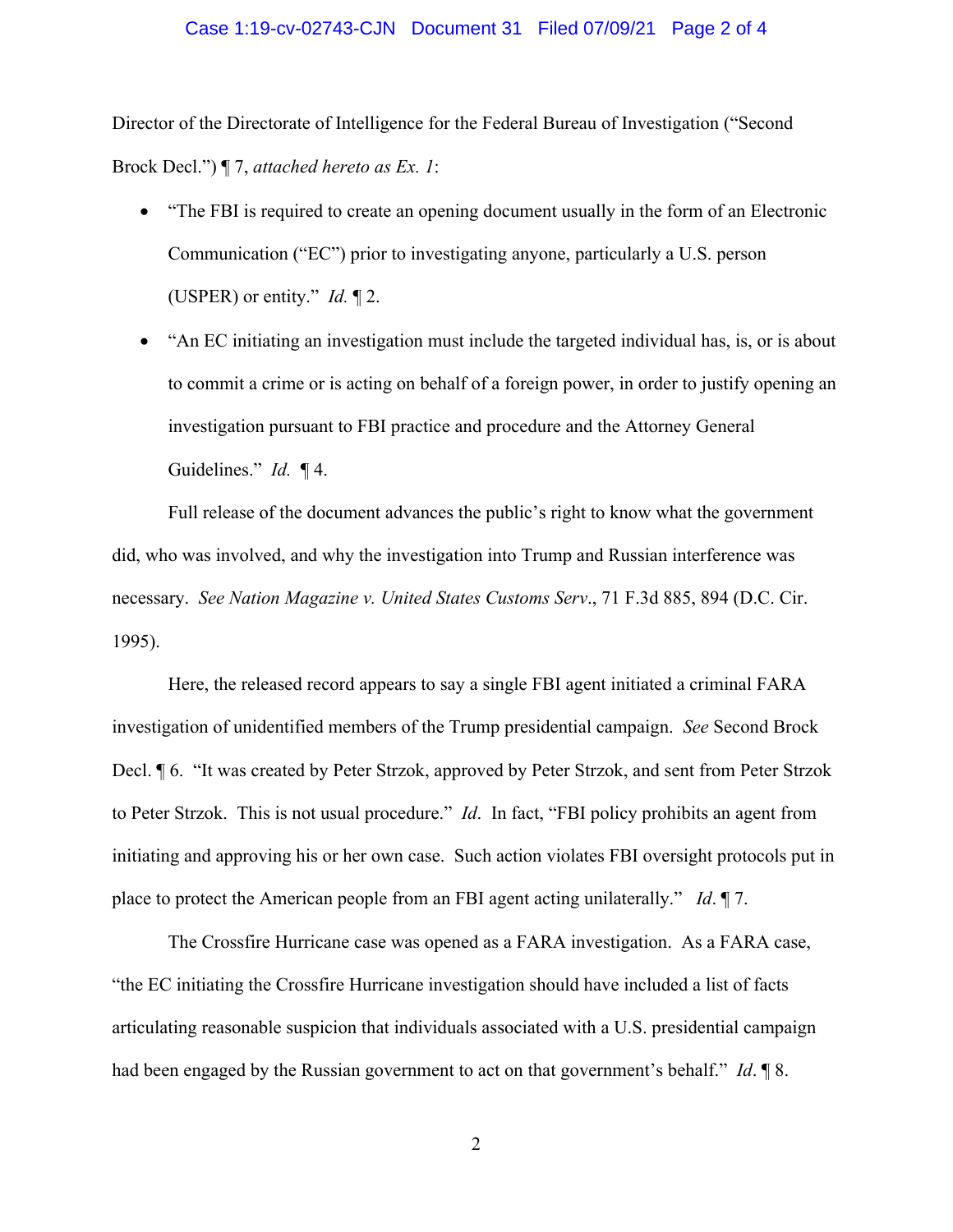#### Case 1:19-cv-02743-CJN Document 31 Filed 07/09/21 Page 3 of 4

However, the EC document released here "does not articulate any factors that would lead a reasonable person to suspect a USPER connected to the presidential campaign was acting on behalf of the Russian government." *Id*. In fact, the EC does not identify any individual by name as a target of the investigation; it does not articulate any factors that address the required elements of FARA and, therefore, "does not contain sufficient justification for initiating an investigation into USPERs." *Id*. ¶ 9. On the face of the information released in the document, the EC here – which initiated the Crossfire Hurricane investigation - "offers no legitimate predication justifying the investigation of USPERs involved in a presidential campaign or subsequent FISA intercept of a U.S. citizen." *Id*. ¶ 11.

The public undoubtedly has a significant interest in assessing how federal law enforcement officials initiated this particularly noteworthy investigation, who was involved, and the details that warranted a FARA investigation as "required by routine FBI policy and procedure and the Attorney General Guidelines." *See* Second Brock Decl. ¶¶ 8-9.

The public has a right to disclosure to remain informed and able to assess the diligence of the FBI's investigation and "whether the government had the evidence but nevertheless pulled its punches." *Citizens for Responsibility and Ethics in Washington v. U.S. Dep't of Justice*, 746 F.3d 1082, 1094 (D.C. Cir. 2014) ("*CREW*"). Like in *CREW*, Defendant tries to minimize the public interest in the FBI's initiation of the Crossfire Hurricane investigation. As in *CREW*, this attempt should be rejected.

#### **II.** *In Camera* **Review is Appropriate**

FOIA is meant to promote openness, not secrecy; disclosure, not withholding. Courts do not require a showing of bad faith to engage an *in camera* review. Rather, Courts have departed from routine reliance on agency affidavits, prescribing to *in-camera* review to facilitate full de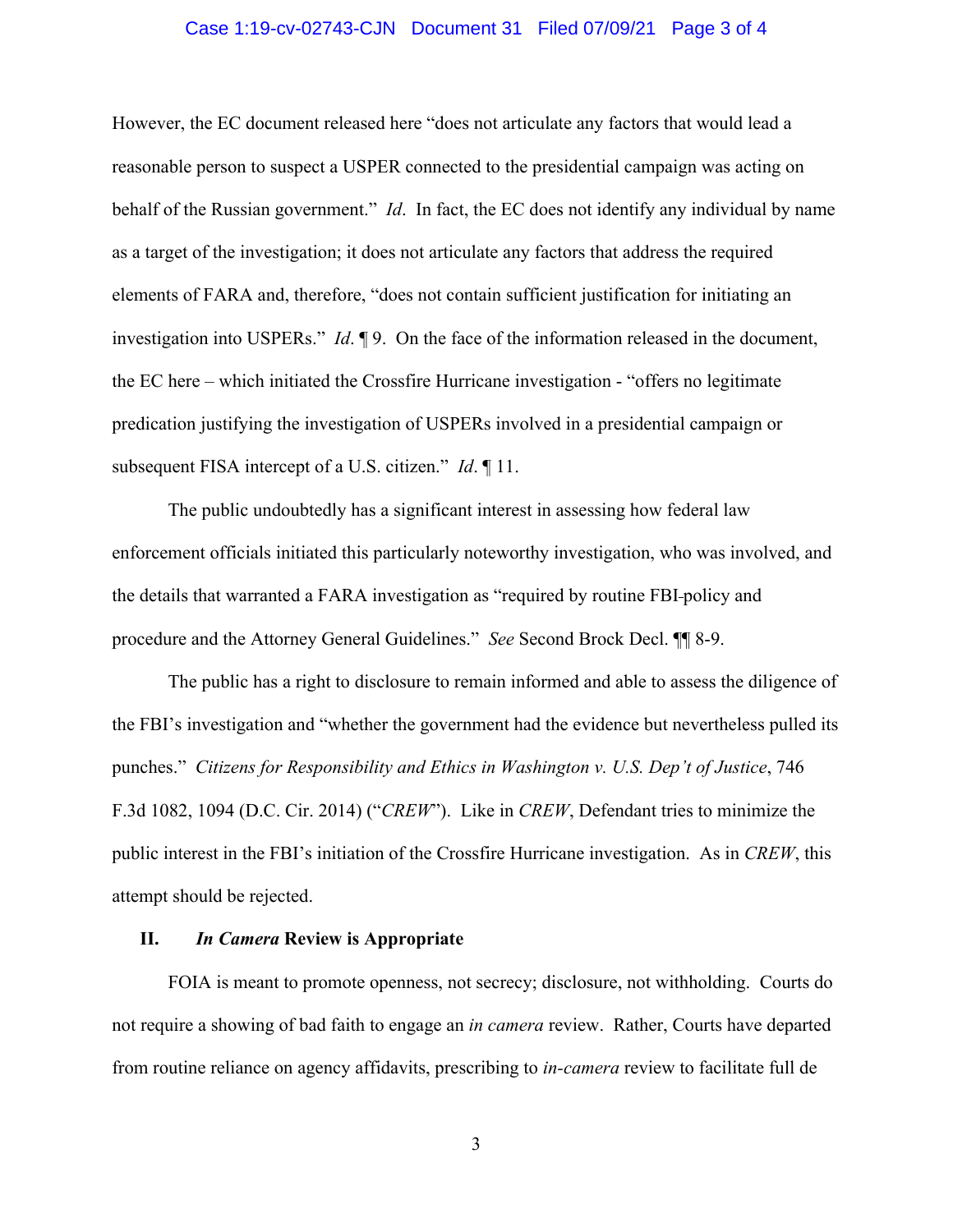#### Case 1:19-cv-02743-CJN Document 31 Filed 07/09/21 Page 4 of 4

novo adjudication of FOIA exemptions. *See Ray v. Turner*, 587 F.2d 1187, 1194-95 (D.C. Cir. 1978) (relating to Exemption 1). As fully developed in its prior briefing documents, Plaintiff supports the Court undergoing an *in-camera* review to determine the appropriateness of Defendants' asserted exemptions. The only record at issue here is 4-pages in length and contains minimal disputed redactions. However, the minimal withholdings in this brief document are significant and exemplify the intent and spirit of FOIA – the right of citizens "to be informed about what their government is up to." *Davis*, 968 F.2d at 1282.

#### **III. Conclusion**

Defendant is not entitled to summary judgment where the public interest in disclosure of the EC in its entirety far outweighs Defendant's purported justifications for withholding the details in the document that initiated the Crossfire Hurricane investigation. For all of the reasons described above, in Plaintiff's initial memorandum (ECF No. 21), supplemental memorandum (ECF No. 26), and both Brock declarations. Defendant's motion for summary judgment should be denied and Plaintiff's cross-motion should be granted, or, in the alternative, Defendant should be required to produce unredacted versions of the responsive records at issue *in camera* for the Court's review.

Dated: July 9, 2021 Respectfully submitted,

*/s/ Lauren M. Burke* Lauren M. Burke D.C. Bar # 1028811 JUDICIAL WATCH, INC. 425 Third Street SW, Suite 800 Washington, DC 20024 Phone: (202) 646-5194

*Counsel for Plaintiff*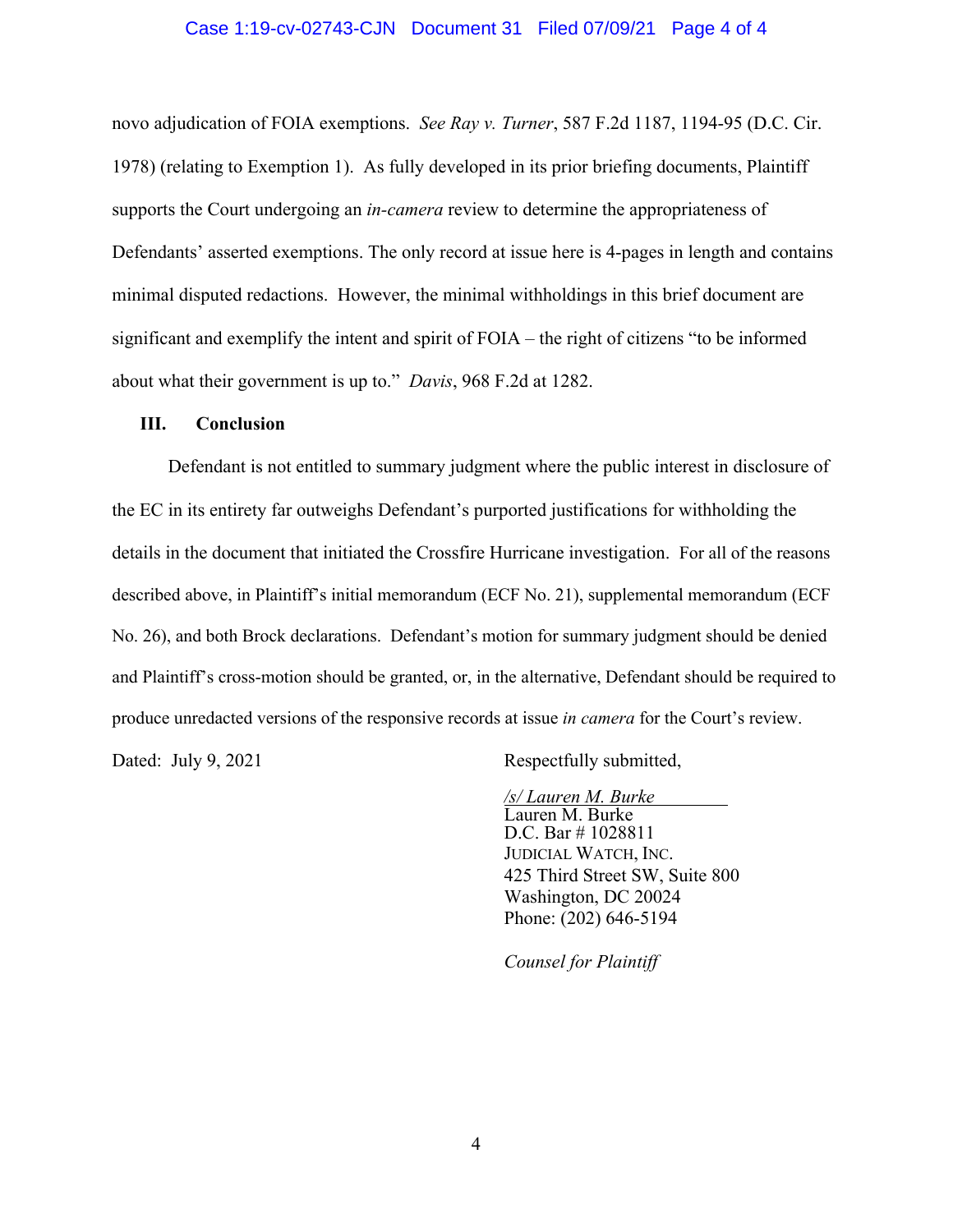Case 1:19-cv-02743-CJN Document 31-1 Filed 07/09/21 Page 1 of 6

# EXHIBIT 1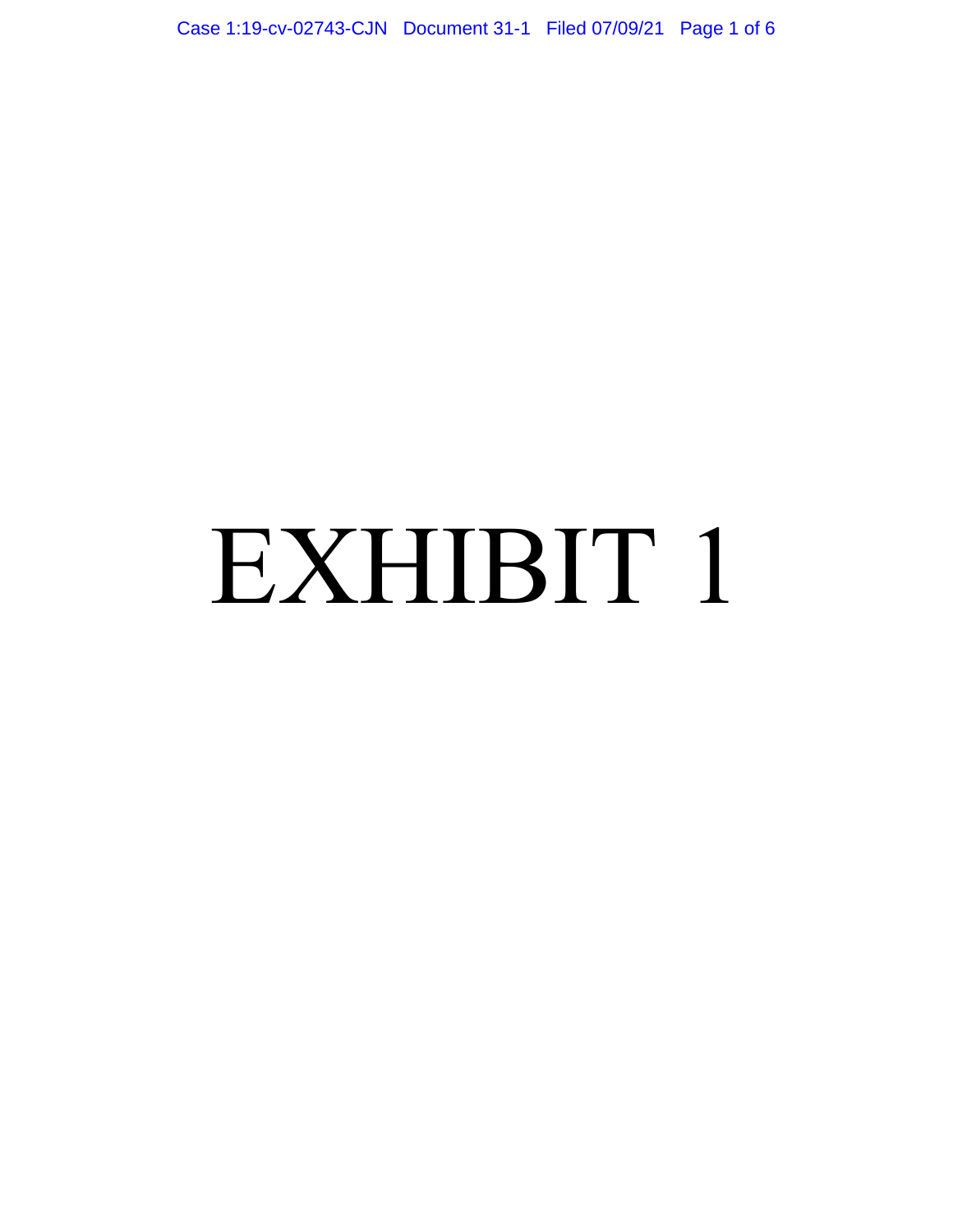# **UNITED STATES DISTRICT COURT FOR THE DISTRICT OF COLUMBIA**

| JUDICIAL WATCH, INC.,       |                      |
|-----------------------------|----------------------|
| Plaintiff,                  |                      |
| ν.                          | Case No. 19-2743-CJN |
|                             |                      |
| U.S. DEPARTMENT OF JUSTICE, |                      |
|                             |                      |
| Defendant.                  |                      |
|                             |                      |

# **SECOND DECLARATION OF KEVIN R. BROCK**

I, Kevin R. Brock, declare as follows:

 $\mathcal{L}_\text{max}$ 

- 1. I have personal knowledge of the details and matters set forth below.
- 2. I am the former Assistant Director of the Directorate of Intelligence for the Federal Bureau of Investigation ("FBI"). I was an FBI agent for nearly twentyfour (24) years and Principal Deputy Director of the National Counterterrorism Center (NCTC). As an FBI Special Agent, I conducted or managed federal criminal and national security investigations in every FBI investigative program.
- 3. As an FBI Special Agent, I routinely opened counterintelligence cases as both preliminary investigations and full investigations, including Foreign Agent Registration Act ("FARA") investigations, in accordance with the Attorney General Guidelines that dictate requirements for legally initiating an investigation.
- 4. The FBI is required to create an opening document (most often in the form of an Electronic Communication or "EC") prior to investigating anyone, especially a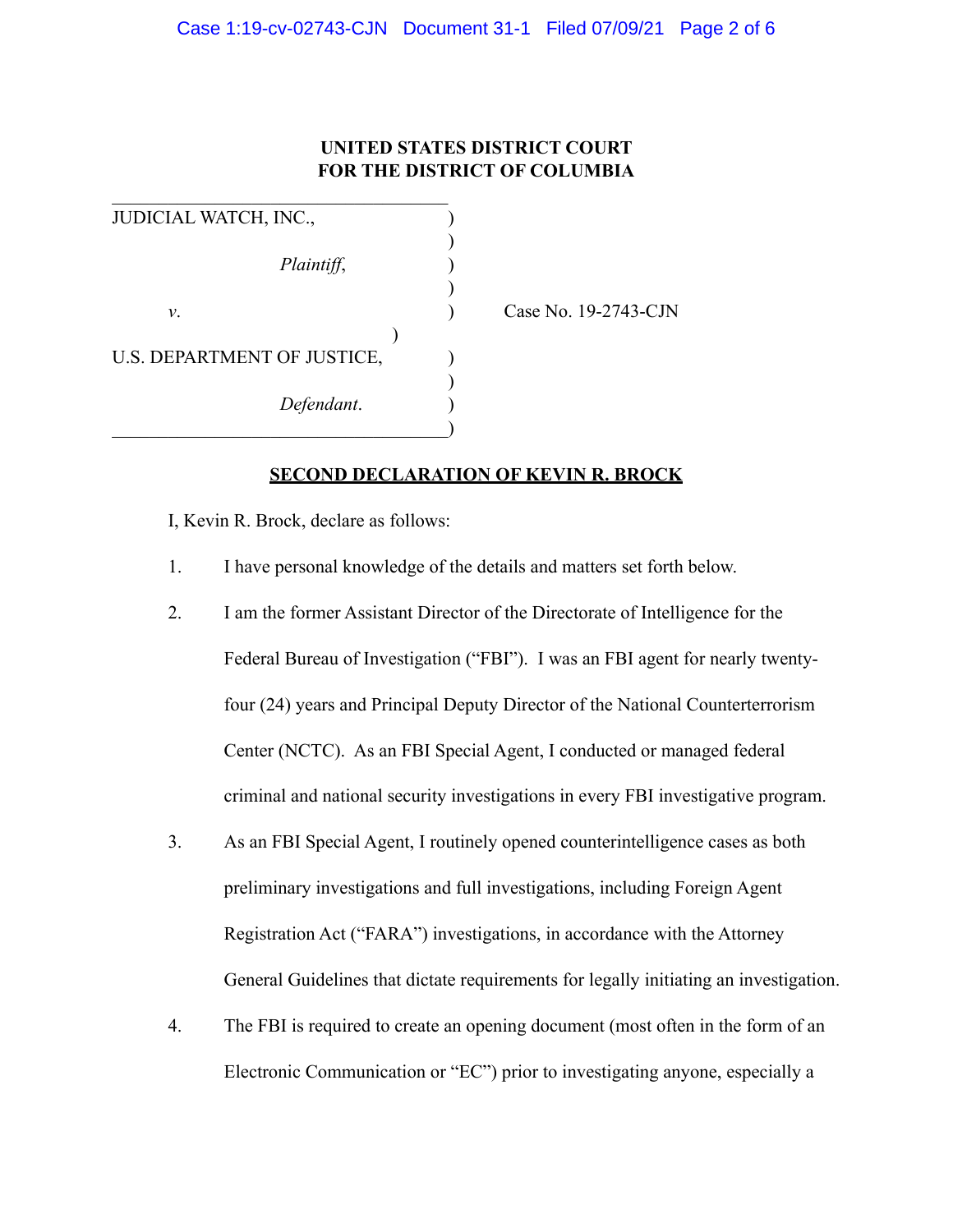U.S. person (USPER) or entity. According to FBI routine practice and procedure and the Attorney General Guidelines, an EC initiating an investigation must include a list or summary of facts that articulate reasonable suspicion that the targeted individual has, is, or is about to commit a crime or is acting on behalf of a foreign power, in order to justify opening an investigation. Over the course of my career, I authored or approved thousands of opening documents initiating criminal and counterintelligence investigations. I have thoroughly reviewed the released EC document at issue here with this trained eye.

- 5. Pursuant to routine FBI policy and practice, an EC initiating an investigation normally includes a "To" and a "From" line. The Crossfire Hurricane EC document includes only a "From" line and fails to indicate to whom the EC is directed.
- 6. In the EC document here, the "From" line indicates the EC and authorization to begin an investigation as required under FBI policy - is from a part of the FBI's Counterintelligence Division. The contact listed is Peter Strzok. The EC was drafted by Peter Strzok. The EC was approved by Peter Strzok. On the face of the document produced, it appears the EC that initiated a criminal FARA investigation of unidentified members of the Trump presidential campaign was created by Peter Strzok, approved by Peter Strzok, and sent from Peter Strzok to Peter Strzok. This is not usual procedure.

2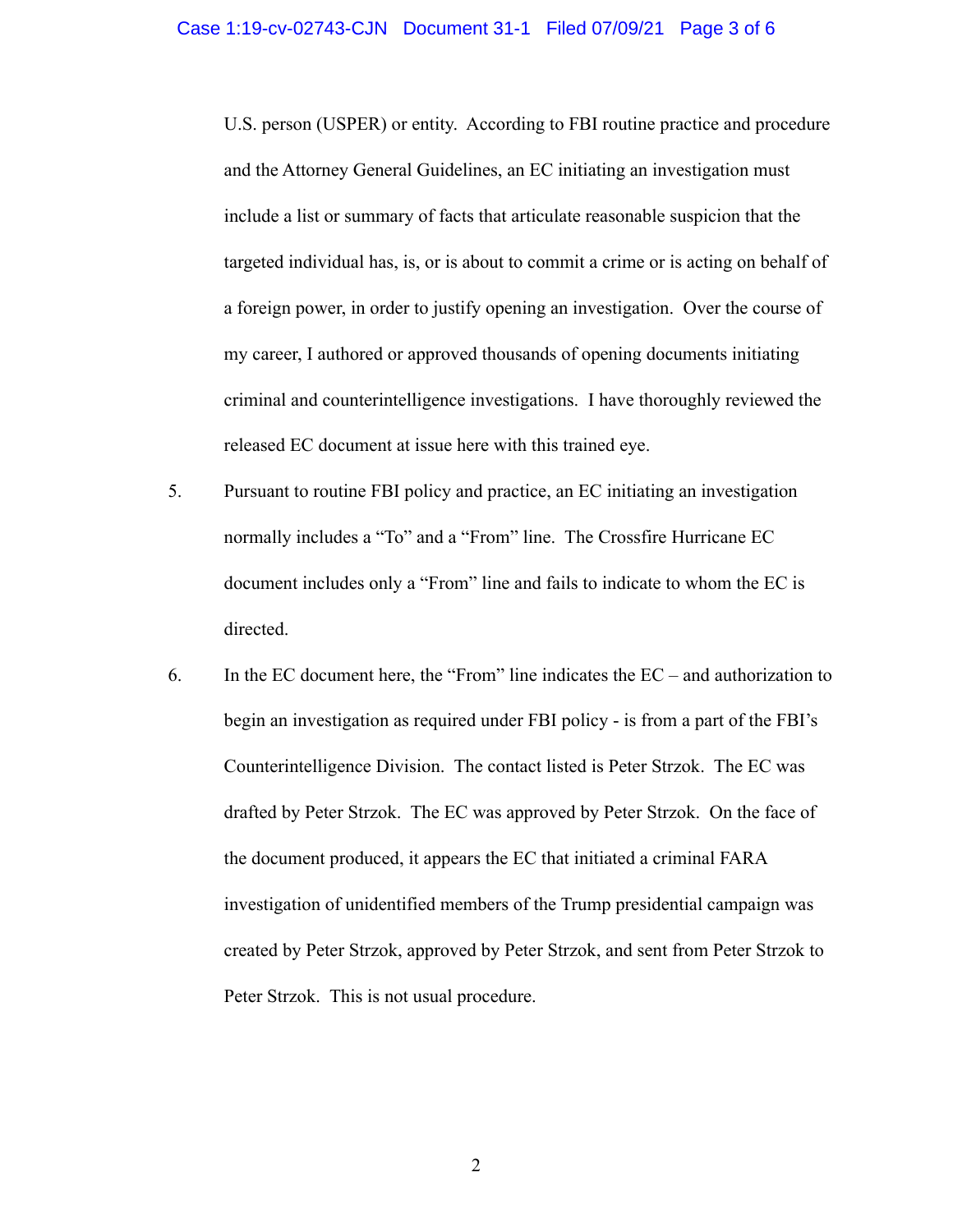- 7. FBI policy prohibits an agent from initiating and approving his or her own case. Such action violates FBI oversight protocols put in place to protect the American people from an FBI agent acting unilaterally.
- 8. The Crossfire Hurricane case was opened as a FARA investigation. A FARA investigation involves a criminal violation of law — in this case, a negligent or intentional failure to register with the U.S. government after being engaged by a foreign country to perform services on its behalf — that is punishable by fines and imprisonment. It is a criminal investigation managed under the FBI's Counterintelligence Program. It is rarely investigated.
- <span id="page-7-1"></span>9. As a FARA case, the EC initiating the Crossfire Hurricane investigation should have included a list of facts articulating reasonable suspicion that individuals associated with a U.S. presidential campaign had been engaged by the Russian government to act on that government's behalf. The Crossfire Hurricane EC here  $-$  as release[d](#page-7-0)<sup>[1](#page-7-0)</sup> – does not articulate any factors that would lead a reasonable person to suspect a USPER connected to the presidential campaign was acting on behalf of the Russian government. In fact, the EC does not identify any individual by name as a target of the investigation. It does not articulate any factors that address the elements of FARA as required by routine FBI policy and procedure and the Attorney General Guidelines and, therefore, does not contain sufficient justification for initiating an investigation into USPERs.

<span id="page-7-0"></span>The EC was not produced in its entirety. The 4-page document includes redactions. My statements here are based upon my experience as an FBI Special Agent and the unredacted information provided in the released document.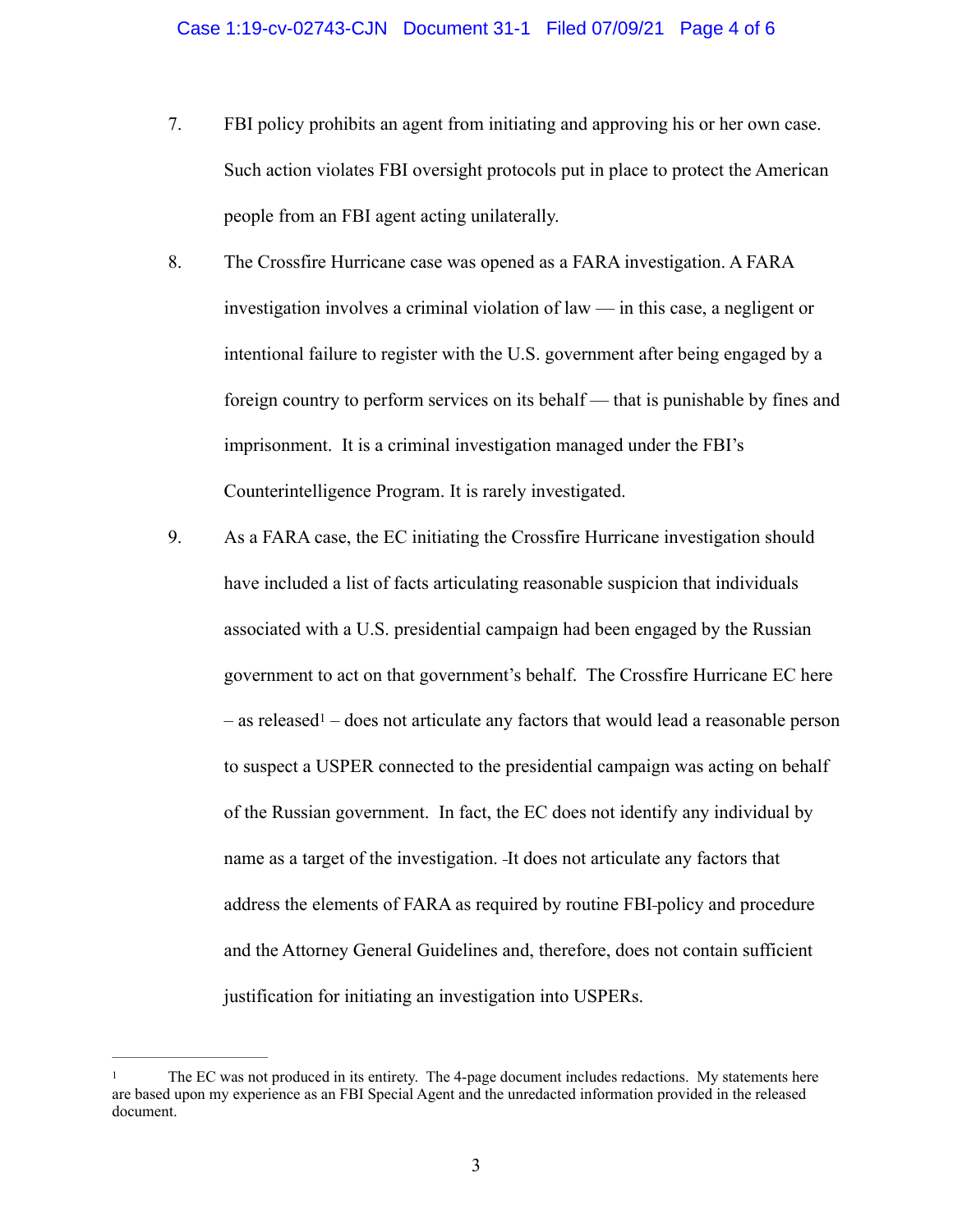## Case 1:19-cv-02743-CJN Document 31-1 Filed 07/09/21 Page 5 of 6

- 10. Based upon my experience, no reasonable and experienced FBI counterintelligence squad supervisor in the field would have approved the EC at issue here – as released – which opened the Crossfire Hurricane investigation.
- 11. The unredacted information released in the EC document here offers no legitimate predication justifying the investigation of USPERs involved in a presidential campaign or subsequent FISA intercept of a U.S. citizen.